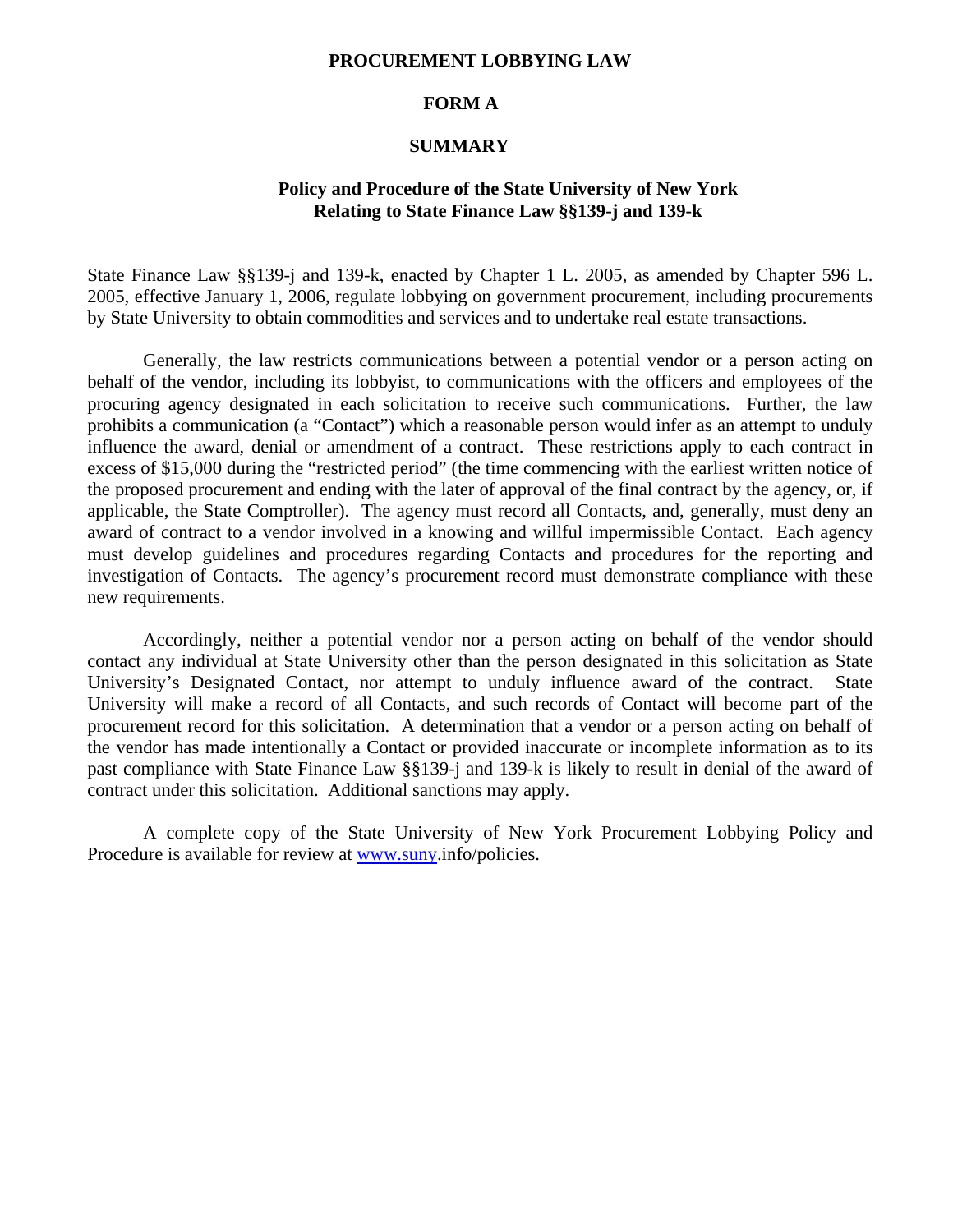## **FORM B**

## **Affirmation with respect to State Finance Law §§139-j and 139-k**

Procurement Description/ID No.

Prior to approval by State University, or, if applicable, the State Comptroller, of the contract for which this solicitation has been issued, an Offerer shall not communicate with State University other than with the person identified in this solicitation as Designated Contact, or with a person who the Designated Contact has advised the Offerer is also a Designated Contact.

Offerer is aware of the policy and prohibitions regarding Contacts, as stated in the form attached as Form A. A complete copy of the State University of New York Procurement Lobbying Policy and Procedure is available for review at www.suny.info/policies.

Each Offerer shall submit with its Proposal a written affirmation of its understanding of State University's procurement lobbying procedures and agreement to comply with such procedures. That written affirmation shall be provided on this, Form B.

Offerer shall submit with its Proposal, in the form attached as Form C, written disclosure whether the Offerer has been determined to be non-responsible within the previous four years by reason of having violated State Finance Law §139-j or having intentionally provided false or incomplete information to a Governmental Entity with respect to its compliance with State Finance Law §139-j; and certification and that the Offerer has provided accurate and complete information with respect to the Offerer's compliance with State Finance Law §§139-j and 139-k within the previous four years.

State University reserves the right to terminate this contract in the event it is determined that the certification filed by the Contractor in accordance with State Finance Law §§139-j and 139-k was intentionally false or intentionally incomplete. Upon such determination, State University may exercise its termination right by providing written notification to the Contractor in accordance with the written notification terms of the contract.

Offerer **AFFIRMS** that it has reviewed and understands the Policy and Procedure of the State University of New York, relating to State Finance Law §§139-j and 139-k, and agrees to comply with State University's procedure relating to Contacts with respect to this procurement.

| Name of Offerer:        |  |
|-------------------------|--|
| Address:                |  |
| Person Submitting Form: |  |
|                         |  |
| Name:                   |  |
|                         |  |
| Date: $\frac{1}{2}$     |  |